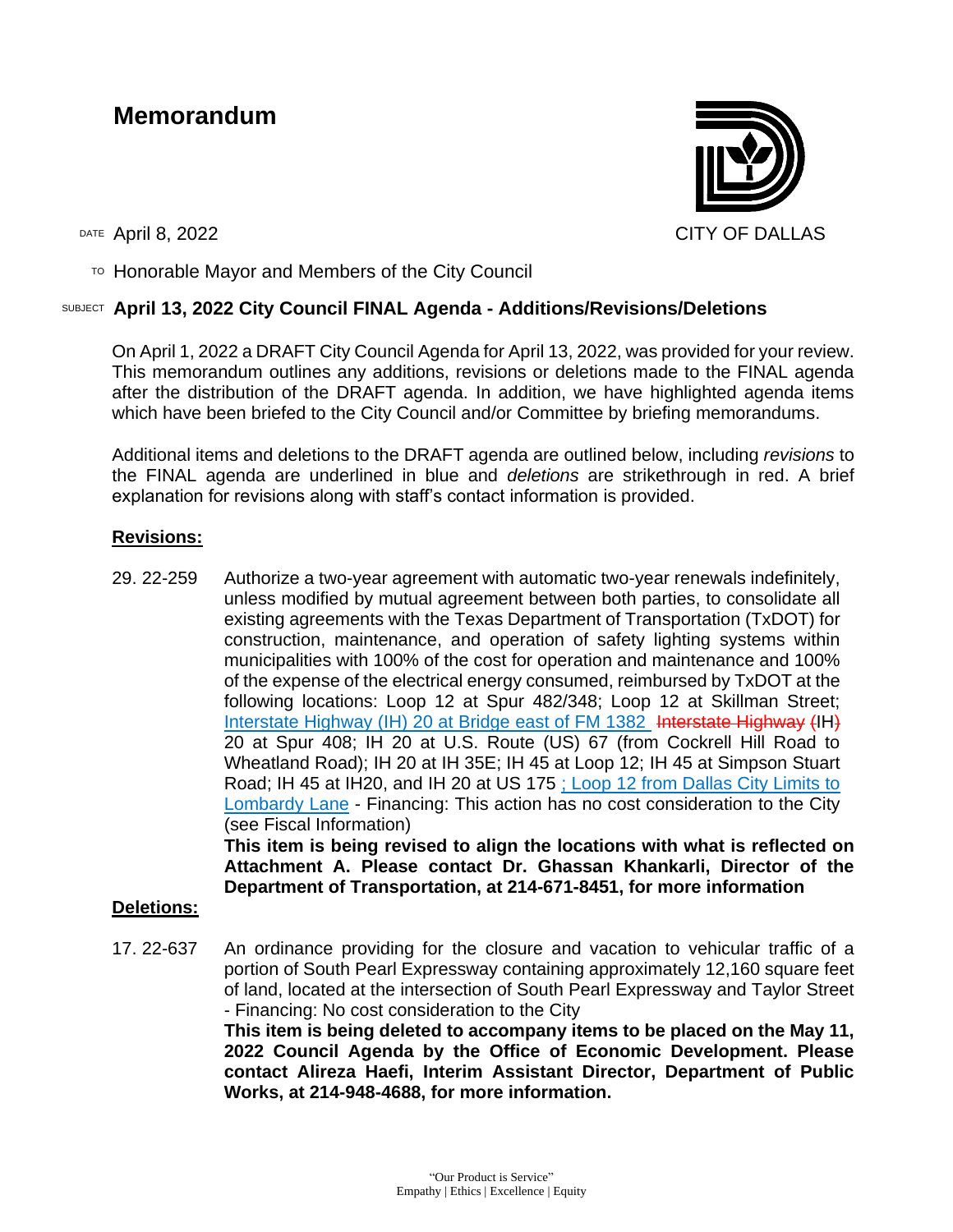DATE April 8, 2022 SUBJECT **April 13, 2022 City Council FINAL Agenda - Additions/Revisions/Deletions**

- 41. 22-567 Authorize a development agreement and all other necessary documents with FM City Park, LLC ("Adjacent Owner") and/or its affiliates in an amount not to exceed \$285,650.00 for the design and construction of the Pearl Improvement Project ("Project"), located in the Pearl Expressway public right-of-way between Taylor Street and Marilla Street, in Tax Increment Financing Reinvestment Zone Number Six ("Farmers Market TIF District"), approved as to form by the City Attorney, payable from Farmers Market Tax Increment Financing District funds, such improvements being necessary and convenient to the implementation of the Farmers Market TIF District Amended Project Plan and Reinvestment Zone Financing Plan - Not to exceed \$285,650.00 - Financing: Farmers Market TIF District Fund (subject to annual appropriations from tax increments) **This item is being deleted to allow additional time to discuss this matter. Please contact Robin Bentley, Director, Office of Economic Development, at 214-671-9942, for more information.**
- 42. 22-568 Authorize a development agreement with 1100 Pearl Street, Inc. ("Developer") and/or its affiliates in an amount not to exceed \$6,544,249.00 payable from future Farmers Market TIF District Funds, in consideration for the design, funding, and construction of the Pearl Lofts Project ("Project") located on property currently addressed as 2100 Jan Pruitt Way ("Project site") in Tax Increment Financing Reinvestment Zone Number Six ("Farmers Market TIF District"), approved as to form by the City Attorney, with such improvements being necessary and convenient to the implementation of the Farmers Market TIF District Project Plan and Reinvestment Zone Financing plan, as amended - Not to exceed \$6,544,249.00 - Financing: Farmers Market TIF District Fund (subject to future appropriations from tax increments)

**This item is being deleted to allow additional time to discuss this matter. Please contact Robin Bentley, Director, Office of Economic Development, at 214-671-9942, for more information.** 

A memorandum was previously provided to Committee and/or City Council regarding the following items. A link to the memorandums is attached for more information.

2. 22-525 Authorize **(1)** an agreement with Oncor Delivery Electric Company LLC (Oncor) for the City of Dallas to participate in the Oncor Commercial Solar Program which offers rebates for installing solar on City owned facilities; **(2)** an amendment to the agreement with Oncor, for City of Dallas to participate in the 2022 Oncor Commercial Standard Offer Program which provides cash incentives for implementing energy efficiency measures at City facilities; **(3)** the receipt and deposit of funds in an estimated amount of \$290,000.00 in the Capital Construction Fund; and **(4)** execution of both agreements with Oncor - Estimated Revenue: Capital Construction Fund \$290,000.00

[The Environment & Sustainability Committee was](http://cityofdallas.legistar.com/gateway.aspx?M=F&ID=cadc6c0d-39d9-4609-be95-1bd0c10b1362.pdf) briefed by memorandum [regarding this matter on April 4, 2022.](http://cityofdallas.legistar.com/gateway.aspx?M=F&ID=cadc6c0d-39d9-4609-be95-1bd0c10b1362.pdf)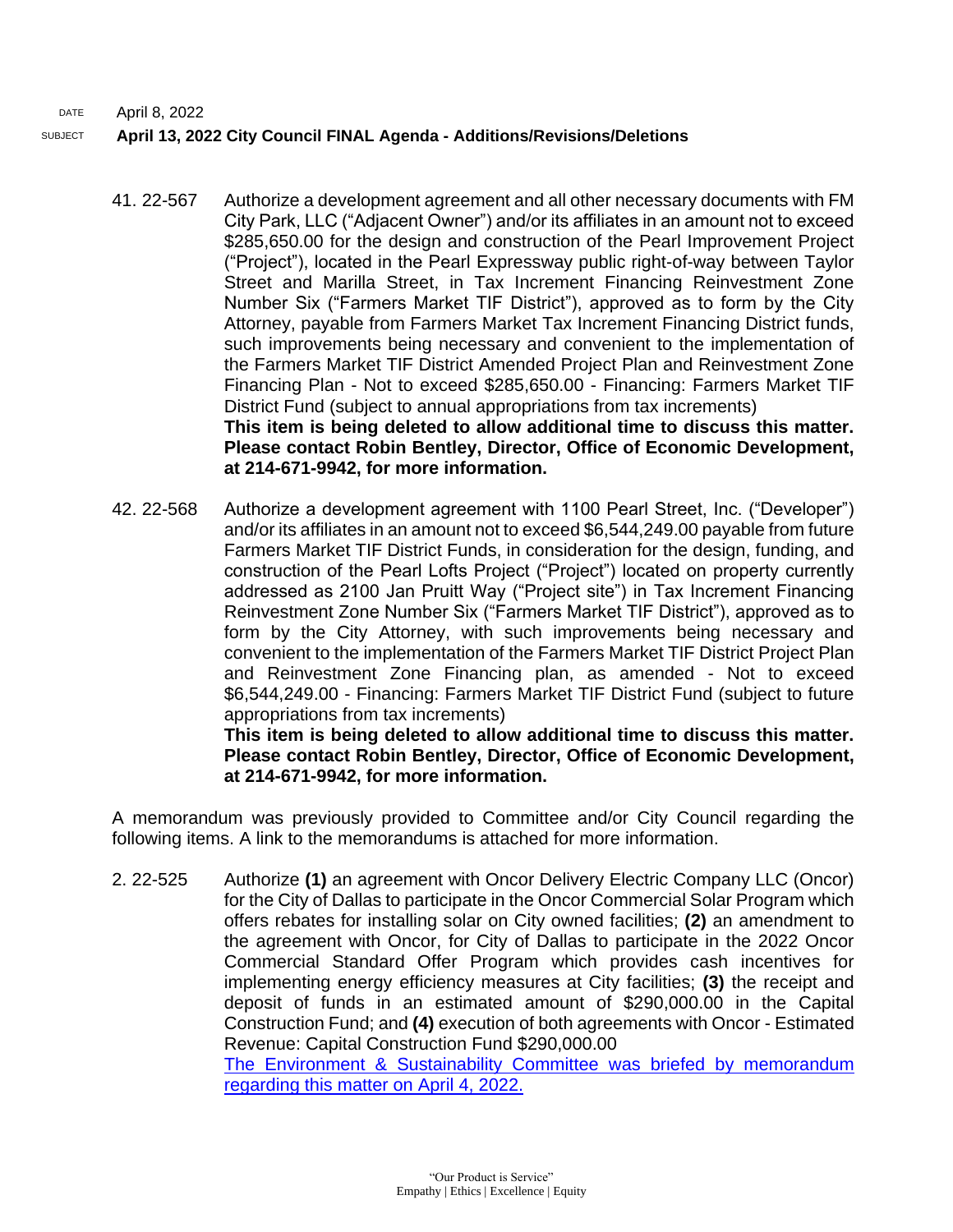DATE April 8, 2022

#### SUBJECT **April 13, 2022 City Council FINAL Agenda - Additions/Revisions/Deletions**

- 3. 22-436 Authorize a construction services contract for the installation of solar photovoltaic systems at multiple City facilities with Ameresco, Inc. through The Interlocal Purchasing System Contract No. 210203 Part 2 - Not to exceed \$993,938.28 - Financing: Capital Construction Fund (\$500,000.00) and Coronavirus State and Local Fiscal Recovery Funds (\$493,938.28) [The Environment & Sustainability Committee was](http://cityofdallas.legistar.com/gateway.aspx?M=F&ID=cadc6c0d-39d9-4609-be95-1bd0c10b1362.pdf) briefed by memorandum [regarding this matter on April 4, 2022.](http://cityofdallas.legistar.com/gateway.aspx?M=F&ID=cadc6c0d-39d9-4609-be95-1bd0c10b1362.pdf)
- 4. 22-404 Authorize a service contract for the installation of fully operational highefficiency lighting systems at multiple City facilities with Facility Solutions Group, Inc. through The Interlocal Purchasing System Contract No. 210601 Part 2 - Not to exceed \$1,030,577.00 - Financing: Capital Construction Fund (\$524,515.00) and Coronavirus State and Local Fiscal Recovery Funds (\$506,062.00) [The Environment & Sustainability Committee was](http://cityofdallas.legistar.com/gateway.aspx?M=F&ID=cadc6c0d-39d9-4609-be95-1bd0c10b1362.pdf) briefed by memorandum [regarding this matter on April 4, 2022.](http://cityofdallas.legistar.com/gateway.aspx?M=F&ID=cadc6c0d-39d9-4609-be95-1bd0c10b1362.pdf)
- 7. 22-101 Ordinances authorizing the issuance and sale of City of Dallas, Texas Waterworks and Sewer System Revenue Bonds, Series 2022A, in the amount of \$22,000,000 and City of Dallas, Texas Waterworks and Sewer System Revenue Bonds, Series 2022B, in the amount of \$44,000,000 to the Texas Water Development Board; approving the execution of the agreements in connection with the sale of the bonds; and all other matters related thereto - Total not to exceed \$263,420 - Financing: Dallas Water Utilities Fund [The Government Performance and Financial Management Committee was](http://cityofdallas.legistar.com/gateway.aspx?M=F&ID=00c5ea27-c46c-48fa-83d9-281c5c03d197.pdf)  [briefed by memorandum regarding this matter on March 28, 2022.](http://cityofdallas.legistar.com/gateway.aspx?M=F&ID=00c5ea27-c46c-48fa-83d9-281c5c03d197.pdf)
- 10. 22-720 Authorize a six-year contract with Brio Services, LLC dba Brio Consulting, LLC for program management services to assist with the implementation of Phase III of the Enterprise Work Order and Asset Management System - Not to exceed \$12,989,751.00 - Financing: Water Construction Fund (\$5,931,184.50), Wastewater Construction Fund (\$5,931,184.50), and Data Services Fund (\$1,127,382.00) (subject to annual appropriations) [City Council was briefed by memorandum with a detailed outline of Phase III](https://dallascityhall.com/government/citymanager/Documents/FY%2021-22%20Memos/Enterprise-Work-Order-Asset-Management-System-%28EWAMS%29-Progress-and-Next-Steps_Memo_121021.pdf)  [on December 10, 2021.](https://dallascityhall.com/government/citymanager/Documents/FY%2021-22%20Memos/Enterprise-Work-Order-Asset-Management-System-%28EWAMS%29-Progress-and-Next-Steps_Memo_121021.pdf)
- 22. 22-658 Authorize an increase in the construction services contract with Heritage Materials LLC, to provide the additional resurfacing treatments utilizing recently approved Certificate of Obligation Funds - Not to exceed \$38,700,824.10, from \$154,865,242.50 to \$193,566,066.60 - Financing: 2022 Certificate of Obligation Fund City Council was briefed by [memorandum](https://dallascityhall.com/government/citymanager/Documents/FY18-19%20Memos/September-25-2019-City-Council-Agenda-Items-6-and-7_Memo_092019.pdf) regarding this matter on September 20, [2019.](https://dallascityhall.com/government/citymanager/Documents/FY18-19%20Memos/September-25-2019-City-Council-Agenda-Items-6-and-7_Memo_092019.pdf) [The Transportation and Infrastructure Committee was briefed by memorandum](http://cityofdallas.legistar.com/gateway.aspx?M=F&ID=8ffafd57-e19e-48de-a33b-7b5f56028e01.pdf)  [regarding this matter on March 29, 2022.](http://cityofdallas.legistar.com/gateway.aspx?M=F&ID=8ffafd57-e19e-48de-a33b-7b5f56028e01.pdf)